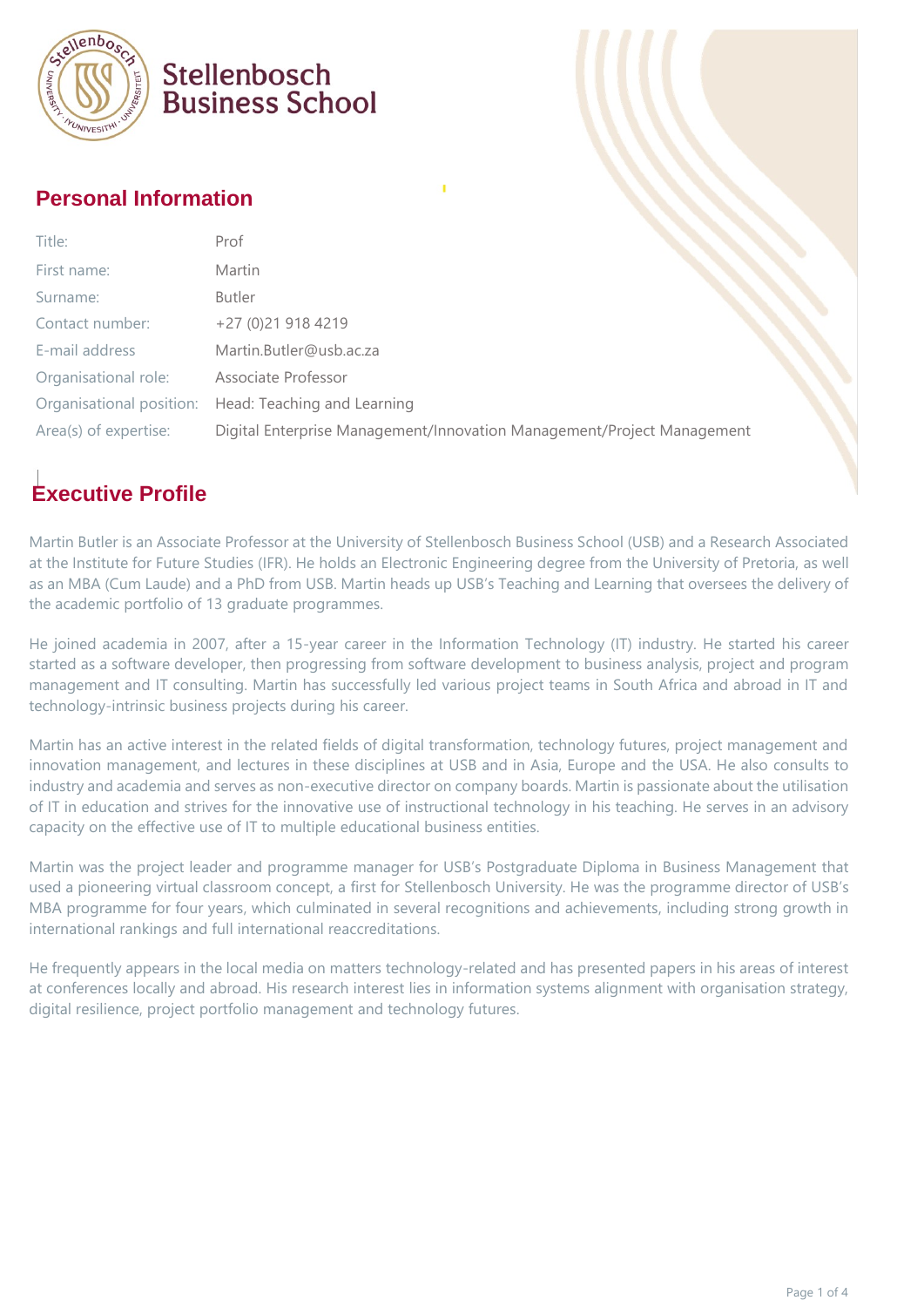

# Stellenbosch **Business School**

#### **Education**

| --------- |                 |                                |                                                                     |                |
|-----------|-----------------|--------------------------------|---------------------------------------------------------------------|----------------|
| Year      | <b>Degree</b>   | <b>Field of Study</b>          | <b>University</b>                                                   | <b>Country</b> |
| 2019      | PhD             | <b>Business Administration</b> | University of Stellenbosch<br><b>Business School</b>                | South Africa   |
| 2006      | MBA (cum laude) | <b>Business Administration</b> | University of Stellenbosch<br><b>Business School</b>                | South Africa   |
| 2004      | BBA (Hons)      | <b>Business Administration</b> | University of Stellenbosch<br><b>Business School</b>                | South Africa   |
| 1996      | <b>MDP</b>      | Management                     | Graduate School of Business, South Africa<br>University of Pretoria |                |
| 1992      | <b>BEng</b>     | Electronics                    | University of Pretoria                                              | South Africa   |
|           |                 |                                |                                                                     |                |

## **Membership of professional and scientific organisations**

**Organisation**

Association for Information Systems (AIS) Harvard Business Review Advisory Council Research Associate: Institute for Futures Research (IFR) South Africa Institute of Computer Scientists and Information Technologists

### **Academic and Professional Experience**

| <b>Commencement End date</b><br>date |            | <b>Position</b>                                                              | <b>Institution</b>                                                                                                                         | <b>Country</b>                       |
|--------------------------------------|------------|------------------------------------------------------------------------------|--------------------------------------------------------------------------------------------------------------------------------------------|--------------------------------------|
| 2020/04/01                           | Present    | Head Teaching and Learning                                                   | University of Stellenbosch<br><b>Business School</b>                                                                                       | South Africa                         |
| 2020/07/01                           | Present    | Associate Professor                                                          | University of Stellenbosch<br><b>Business School</b>                                                                                       | South Africa                         |
| 2016/07/01                           | 2019/12/31 | Head of MBA Programme                                                        | University of Stellenbosch<br><b>Business School</b>                                                                                       | South Africa                         |
| 2015/01/01                           | 2016/06/30 | Head of PGDip in Business<br>Management &<br><b>Administration Programme</b> | University of Stellenbosch<br><b>Business School</b>                                                                                       | South Africa                         |
| 2007/01/01                           | 2021/06/30 | Senior Lecturer                                                              | University of Stellenbosch<br><b>Business School</b>                                                                                       | South Africa                         |
| 2002/01/01                           | 2012/01/31 | Part-time lecturer, Industrial<br>Engineering                                | University of Stellenbosch                                                                                                                 | South Africa                         |
| 2007                                 | Present    | ICT and programme<br>management consultant                                   | Consulting                                                                                                                                 | Kenya, Namibia,<br>South Africa, USA |
| 1995                                 | 2006       | Program manager/business<br>consultant for business and<br>IT projects       | AERC, Aero Union, CAE,<br>Denel Land Systems, Denel<br>OTB, Engen, ESi, Goedehoop<br>Citrus, JCI, JP Morgan,<br>Murray & Roberts, Parceval | South Africa, USA                    |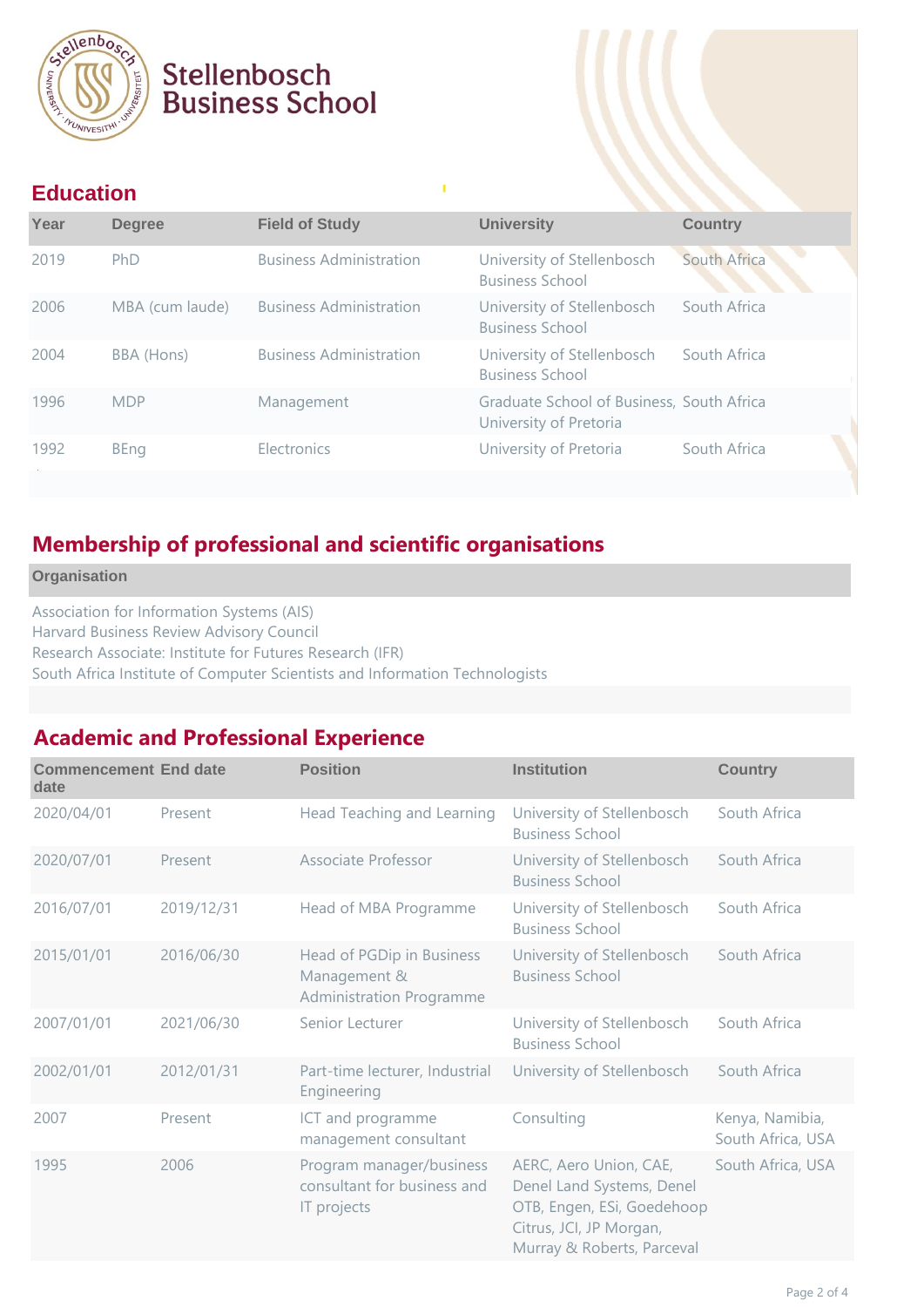

# Stellenbosch<br>Business School

### **Research**

| <b>Research Book/Journal Title</b>                                                                                        | <b>Authors</b>         | <b>Publication</b>                                                                                                                                                                                          | <b>Publication</b><br>date |
|---------------------------------------------------------------------------------------------------------------------------|------------------------|-------------------------------------------------------------------------------------------------------------------------------------------------------------------------------------------------------------|----------------------------|
| <b>Journal articles</b>                                                                                                   |                        |                                                                                                                                                                                                             |                            |
| Project portfolio management<br>practices: A theoretical base and<br>practitioner guidelines.                             | Butler, MJ             | International Journal of Project Organisation<br>and Management                                                                                                                                             | In press                   |
| Some password users are more<br>equal than others: towards<br>customization of online security<br>initiatives             |                        | Butler, MJ & Butler, R South African Journal of Information<br>Management, 20(1): 1-10                                                                                                                      | 2018                       |
| Assessing the information quality<br>of phishing-related content on<br>financial institutions' websites                   |                        | Butler, R & Butler, MJ Information and Computer Security, 26(5):<br>514-532                                                                                                                                 | 2018                       |
| differentiated authentication<br>based on risk profiling to secure<br>online banking                                      |                        | Investigating the possibility to use Butler MJ & Butler R Information & Computer Security, 23(4), 421-<br>434                                                                                               | 2015                       |
| South African online consumers:<br>Perception versus reality                                                              |                        | The password practices applied by Butler MJ & Butler R South African Journal of Information<br>Management, 17(1), 1-11                                                                                      | 2015                       |
| Towards online security: Key<br>drivers of poor user behaviour and<br>recommendations for appropriate<br>interventions    | Butler, MJ             | South African Journal of Business<br>Management, 45(4), 21-32                                                                                                                                               | 2014                       |
| Beyond King III: Assigning<br>accountability for IT Governance in<br>South African enterprises                            |                        | Butler, R & Butler, MJ South African Journal of Business<br>Management, 41(3), 31-45                                                                                                                        | 2010                       |
|                                                                                                                           |                        |                                                                                                                                                                                                             |                            |
| <b>Conference papers</b>                                                                                                  |                        |                                                                                                                                                                                                             |                            |
| Butler, M.J. & Butler, R. 2021. The<br>Influence of Mobile Operation<br>Systems on Mobile User Security<br>Behavior       |                        | Butler, MJ & Butler, R IEEE 5th International Conference on<br>Cryptography, Security and Privacy, Zhuhai,<br>China                                                                                         | 2021                       |
| Limiting Off-Task Behavior on<br>Laptops in Classrooms Increases<br>Student Engagement: Use It, or<br>They Will Abuse It. | Butler, MJ             | International Conference on Digital<br>Transformation and Global Society (pp. 447-<br>459). Springer, Cham.                                                                                                 | 2020                       |
| Improving Internet Banking<br>Security by using differentiated<br>authentication based on risk<br>profile                 |                        | Butler, MJ & Butler, R Proceedings of the Eighth International<br>Symposium on Human Aspects of<br>Information Security & Assurance (HAISA<br>2014), London, London, United Kingdom,<br>Plymouth University | 2014                       |
| An assessment of human factors<br>affecting the passwords<br>performance of South African<br>online consumers             | Butler, R & Butler, MJ | Proceedings of the eighth international<br>symposium on Human aspects of information<br>security & assurance (HAISA 2014), UK,<br>London, United Kingdom, Plymouth<br>University                            | 2014                       |

T,